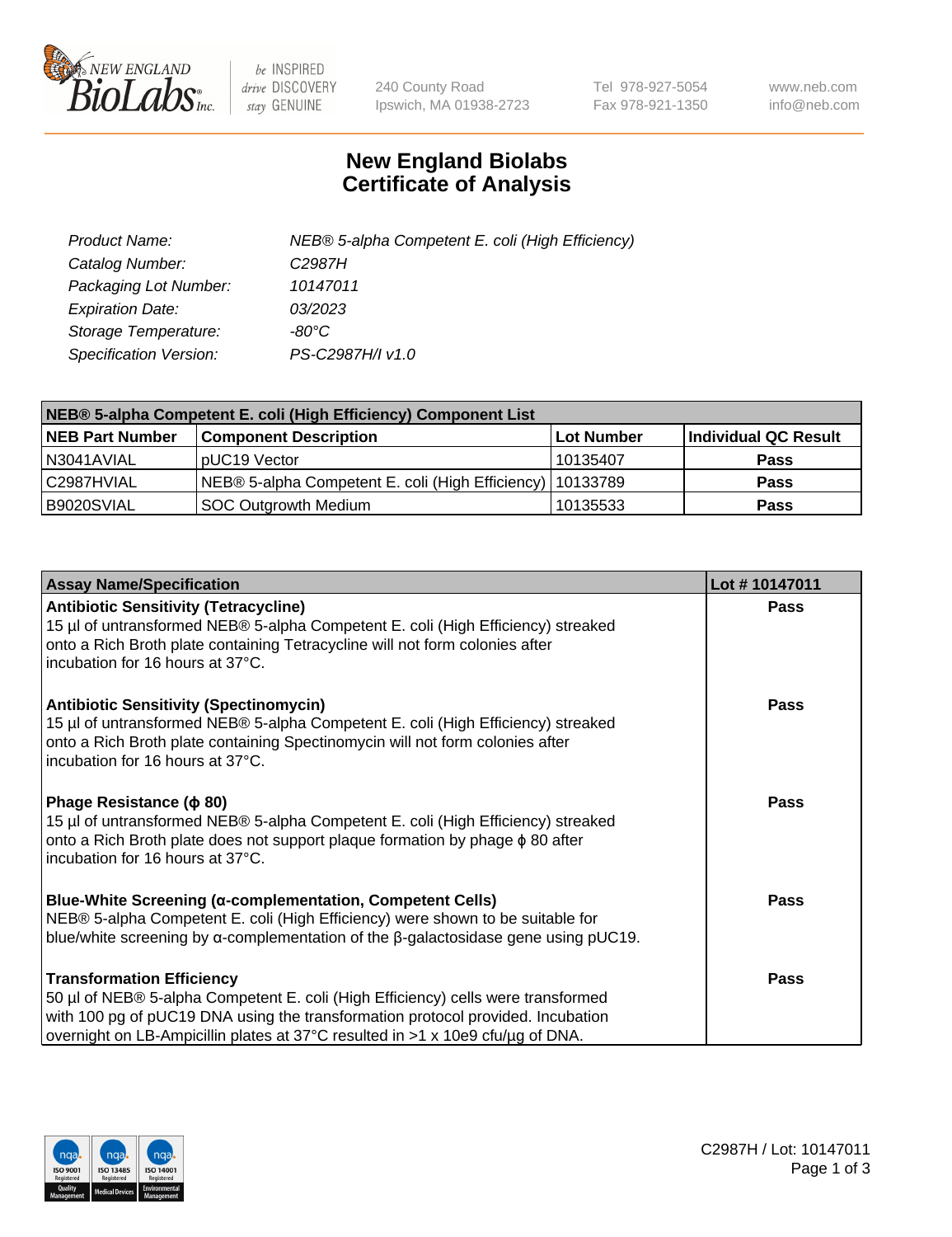

be INSPIRED drive DISCOVERY stay GENUINE

240 County Road Ipswich, MA 01938-2723 Tel 978-927-5054 Fax 978-921-1350

www.neb.com info@neb.com

| <b>Assay Name/Specification</b>                                                                                                                                                                                                                            | Lot #10147011 |
|------------------------------------------------------------------------------------------------------------------------------------------------------------------------------------------------------------------------------------------------------------|---------------|
| <b>Antibiotic Sensitivity (Ampicillin)</b><br>15 µl of untransformed NEB® 5-alpha Competent E. coli (High Efficiency) streaked<br>onto a Rich Broth plate containing Ampicillin will not form colonies after<br>incubation for 16 hours at 37°C.           | Pass          |
| <b>Antibiotic Sensitivity (Chloramphenicol)</b><br>15 µl of untransformed NEB® 5-alpha Competent E. coli (High Efficiency) streaked<br>onto a Rich Broth plate containing Chloramphenicol will not form colonies after<br>incubation for 16 hours at 37°C. | Pass          |
| <b>Antibiotic Sensitivity (Chloramphenicol)</b><br>15 µl of untransformed NEB® 5-alpha Competent E. coli (High Efficiency) streaked<br>onto a Rich Broth plate containing Chloramphenicol will not form colonies after<br>incubation for 16 hours at 37°C. | Pass          |
| <b>Antibiotic Sensitivity (Nitrofurantoin)</b><br>15 µl of untransformed NEB® 5-alpha Competent E. coli (High Efficiency) streaked<br>onto a Rich Broth plate containing Nitrofurantoin will not form colonies after<br>incubation for 16 hours at 37°C.   | Pass          |
| <b>Antibiotic Sensitivity (Kanamycin)</b><br>15 µl of untransformed NEB® 5-alpha Competent E. coli (High Efficiency) streaked<br>onto a Rich Broth plate containing Kanamycin will not form colonies after incubation<br>for 16 hours at $37^{\circ}$ C.   | Pass          |
| <b>Antibiotic Sensitivity (Streptomycin)</b><br>15 µl of untransformed NEB® 5-alpha Competent E. coli (High Efficiency) streaked<br>onto a Rich Broth plate containing Streptomycin will not form colonies after<br>incubation for 16 hours at 37°C.       | Pass          |

This product has been tested and shown to be in compliance with all specifications.

One or more products referenced in this document may be covered by a 3rd-party trademark. Please visit <www.neb.com/trademarks>for additional information.